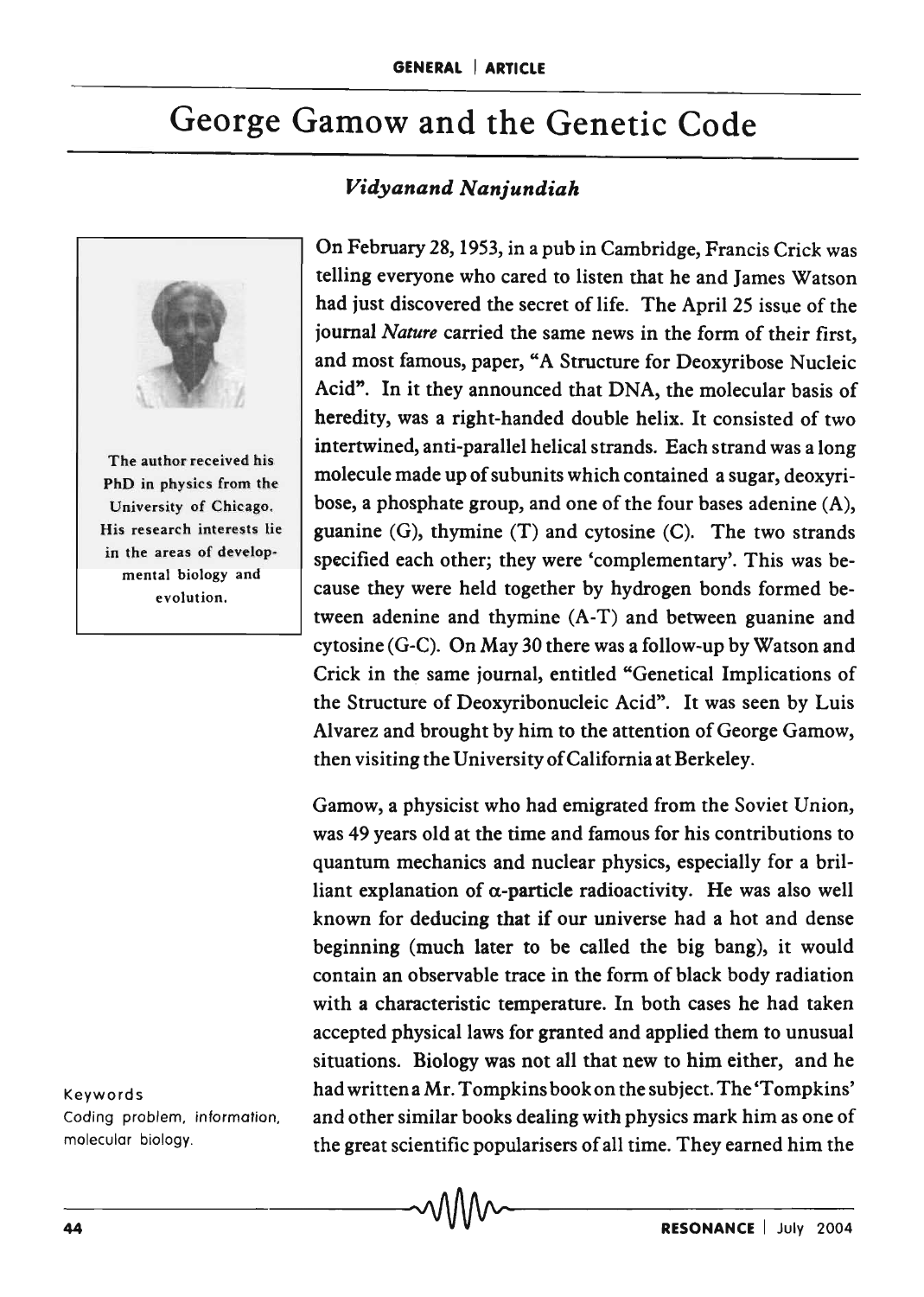Kalinga Prize in 1956. Unlike those books, the one on biology has been forgotten. Coming as it did slightly before the double helix turned biology upside down, its chances of success could hardly have been worse. Gamow must have been introduced to biology much earlier, though. He was friends with Max Delbriick, one of the founders of molecular biology. Years before, when Delbrück, then a physicist, had gone to Copenhagen to serve the obligatory apprenticeship with Niels Bohr, it was Gamow, his senior by a few years, who took him in hand.

To return to our story, on the 8th of July Gamow addressed a letter to Watson and Crick. He introduced himself as "a physicist, not a biologist' who was "very much excited by [ their] May 30 article". He went on to add, "If your point of view is correct, and I am sure it is at least in its essentials, each organism will be characterized by a long number written in quadrucal (?) system".... "For example, the animal will be a cat if Adenine is always followed by Cytosine in the DNA chain...".

Gamow's letter touched off an extraordinary enterprise in the history of biology, the search for a purely *formal* (meaning arbitrary) set of rules, a Genetic Code, that would relate the hereditary information carried in DNA to the stuff that built bodies, proteins. Audacious though it seemed at the time, the proposal was not without precedent. In the influential book *What Is Life?*, published in 1944, Erwin Schrödinger, one of the founders of quantum mechanics, had alluded to a "hereditary code-script" that could specify the difference between "...a rhododendron, a beetle, a mouse or a woman". Schrodinger used the explicit example of the Morse code of dots and dashes to explain how a small number of symbols could encode an enormous number of messages. But in this and subsequent forays into the 'coding problem', as it came to be christened, Gamow went beyond what Schrödinger had said. Firstly, he asserted that one could work out the code solely from a knowledge of the sequence of bases in a DNA molecule and the sequence of amino acids in the protein that it encoded; the details of the underlying chemistry were unimportant. Secondly, he simplified the probGamow's letter touched off an extraordinary enterprise in the history of biology, the search for a purely formal (meaning arbitrary) set of rules, a Genetic Code, that would relate the hereditary information carried in DNA to the stuff that built bodies, proteins.

Schrödinger used the explicit example of the Morse code of dots and dashes to explain how a small number of symbols could encode an enormous number of messages.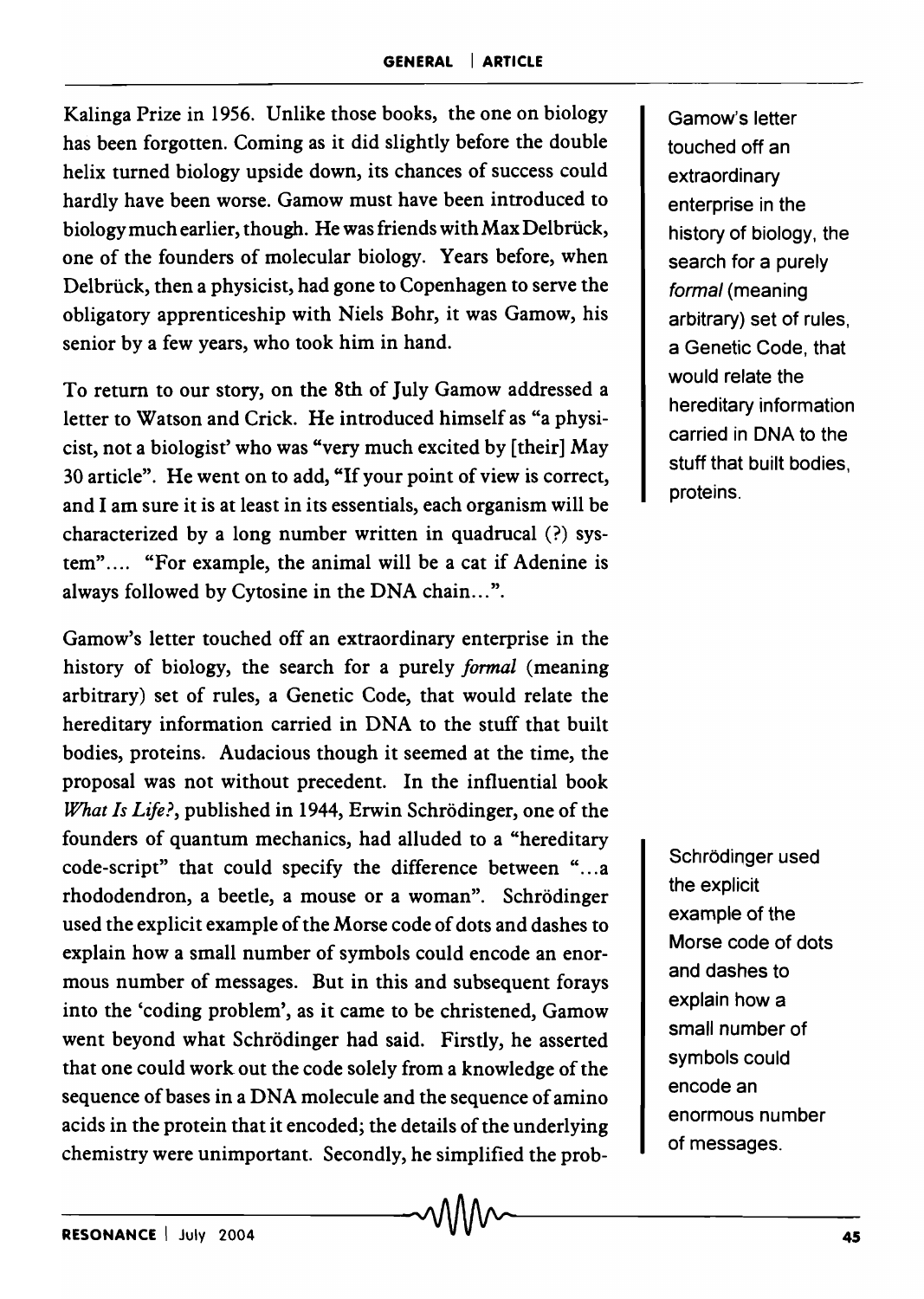The coding problem galvanized the infant field of molecular biology.

lem even more by reducing it to a numerical exercise. There were four bases in DNA, he pointed out, and 20 amino acids in proteins. (The figure of 20 was a bold guess that turned out to be correct, though the actual 20 are not the same as those that Gamow listed.) How could a language with four letters, the language of DNA, be translated into a language with twenty words, the language of proteins?

The coding problem galvanized the infant field of molecular biology. Elementary combinatorial reasoning showed that the code would have to make use of at least three of the four bases at a time. (Because  $4 \times 4 = 16$ , which is less than 20, a 2-letter code would be insufficient). Given a 3-letter code, the problem was soon posed as one of going from DNA to protein in two steps. To begin with, DNA led to an intermediate, RNA, which was formed by using the same rules for pairing bases as between complementary strands of DNA. Then, starting from a series of sequences of three RNA bases, one had to get to a protein sequence. (Amazingly, this had occurred to Alexander Dounce, a chemist, well before the announcement of the double helix. Dounce also anticipated  $-$  again, correctly  $-$  that enzymes would be required to do the job.) The second part was the real puzzle. By stripping the problem down to what seemed to be its mathematical essentials, Gamow succeeded in attracting many of the brightest scientific minds of the day to give it a try. Among them were Feynman, Delbrück, von Neumann and Teller. Besides Gamow himself, Crick contributed ingenious solutions. Together with Watson, he was responsible for drawing up a list of the correct, or canonical, twenty amino acids -namely, of those amino acids that were encoded by DNA. His assumption, since shown to be largely correct, was that the other amino acids that are found in proteins are formed via chemical modifications of the canonical twenty. It was Crick who postulated that the genetic code was universal, that is, the same in all species. This too is largely true. However, as far as the code itself went, all the theories and models turned out to be off the mark. What should be noted is that none of them was trivial. In fact, one of Crick's

By stripping the coding problem down to what seemed to be its mathematical essentials, Gamow succeeded in attracting many of the brightest scientific minds of the day to give it a try.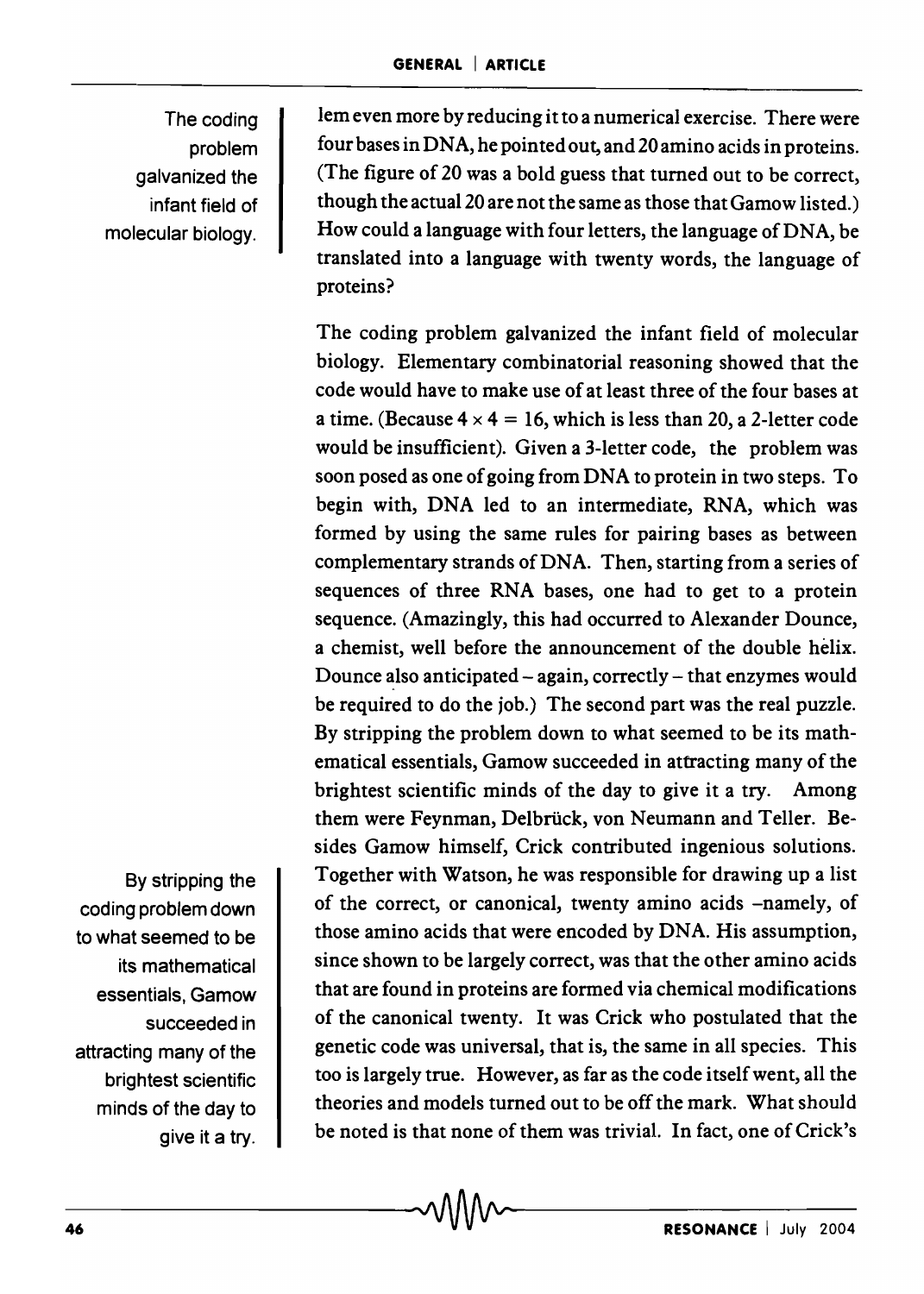solutions to the coding problem, known as the comma-less code, has been called 'the most elegant theory in biology that was wrong'.

Let me try to give a flavour of the types of coding hypotheses that caused much excitement. Gamow proposed a 'diamond code', so called because it depended on the diamond or trapezoid-shaped cavity formed between four nucleotide bases in DNA. If three successive bases on one strand are numbered 1, 2 and 3, two opposite corners of the diamond were supposed to be formed by 1 and 3', and the remaining two corners by 2 and 2', where 3' and 2' are complementary to 3 and 2. The order of the bases along a strand was not significant. An amino acid was supposed to fit snugly, meaning in a stereospecific fashion, into the diamond. The code depended on a direct interaction of amino acids and DNA. It was a triplet code: only three bases were important (1, 2 and 3), since the fourth (2') was automatically specified by the rules of base-pairing. Because successive amino acids on a protein shared two of the three bases that encoded them, this was an 'overlapping' code. (Before looking at the figure, the reader is invited to verify that

this scheme does yield the magic number of 20 amino acids.) How did the diamond code fare? To begin with, there was an attractive simplicity to the notion that amino acids could bind to DNA in this fashion. The distance between two bases in DNA happens to be approximately equal to that between successive amino acids in a protein. Thus, it appeared plausible that DNA might specify proteins with something like a one-to-one matching between the cavities defined by base triplets and amino acids. The diamond code came with an added bonus, because the resulting protein would be as large as it could be: it would contain about as many amino acids as there were bases in a strand of DNA. However, the stereochemistry of binding was difficult to understand - in par-



Schematic representation of Gamow's 'diamondcode'. The top picture represents the diamond or trapezoid-shaped cavity formed between four bases in DNA. The lower figure represents a coding scheme for 20 amino acids that he proposed. (Note that the numbers used in the text are different.) (From G Gamow, Nature, Vol. 173, p.318, 1954)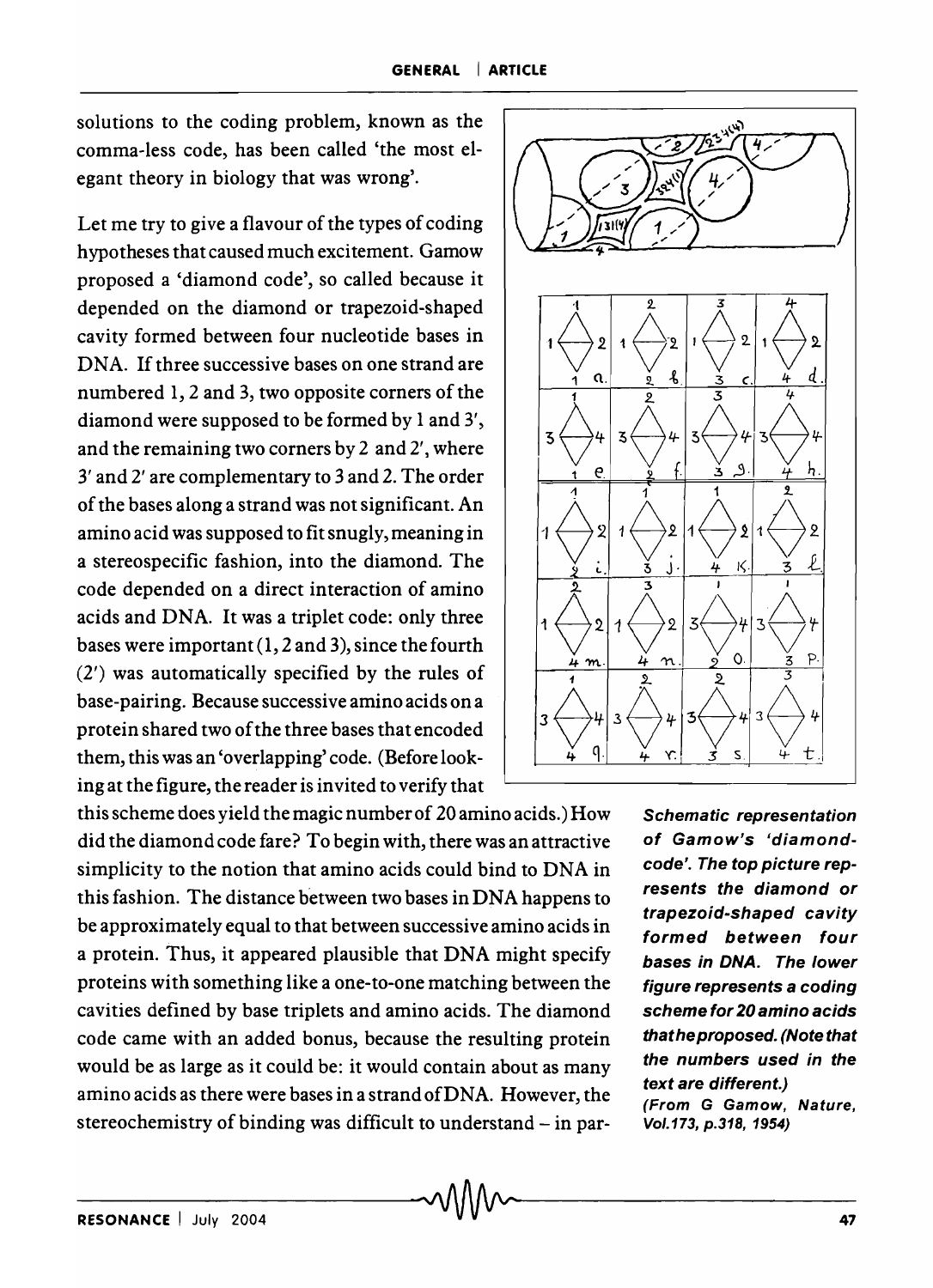Gamow's contribution to the solution of the coding problem was to have set off the chase and maintained its momentum.

ticular because the sequences  $12(2')3$  and  $32(2')1$  had to encode the same amino acid. The triplet aspect was a plus point but it was part of the code by assumption. The third feature, the overlapping nature of code, was to prove its downfall. Brenner proved that all overlapping codes were impossible. The reason was that they strongly constrained which amino acid could be a neighbour of which. For example, if the base sequence on a DNA strand was 12345, successive amino acids would be encoded by the bases 123, 234 and 345. This meant that once the amino acid corresponding to 123 was fixed, the next amino acid *had* to be one whose code began with 23. Brenner showed that proteins simply did not obey these constraints.

The genetic code was finally deciphered with the help of experiments which involved a combination of smart thinking and luck. Biochemical reasoning played a role in many of them. Unexpectedly, the code was degenerate: many base triplets or 'codons' stood for the same amino acid. Looking back, Gamow's contribution to the solution of the coding problem was to have set off the chase and maintained its momentum. In this he brought to bear a number of traits that were significant. Firstly, it did not bother him that he was an outsider trying to stick his neck into an unknown field. Secondly, he took the double helix for granted. He did not bother himself with whether the structure was right or wrong, the number of details which went into defining it, or how it could be verified, but asked instead, Where do we go from here? Thirdly, he had the ability to distinguish between those facts which were important for building a theory and those which could safely be ignored. Most importantly, Gamow possessed an infectious, almost manic, enthusiasm that touched everyone and made the breaking of the code a uniquely social enterprise. He founded the whimsically named RNA tie club, with twenty full members (one for each amino acid) and four associate members (one for each base). Club members were to communicate with each other about progress on the coding problem. One idea to emerge from the theoretical attack on the genetic code initiated by Gamow was a stroke of genius; it came

Gamow possessed an infectious, almost manic, enthusiasm that touched everyone and made the breaking of the code a uniquely social enterprise.